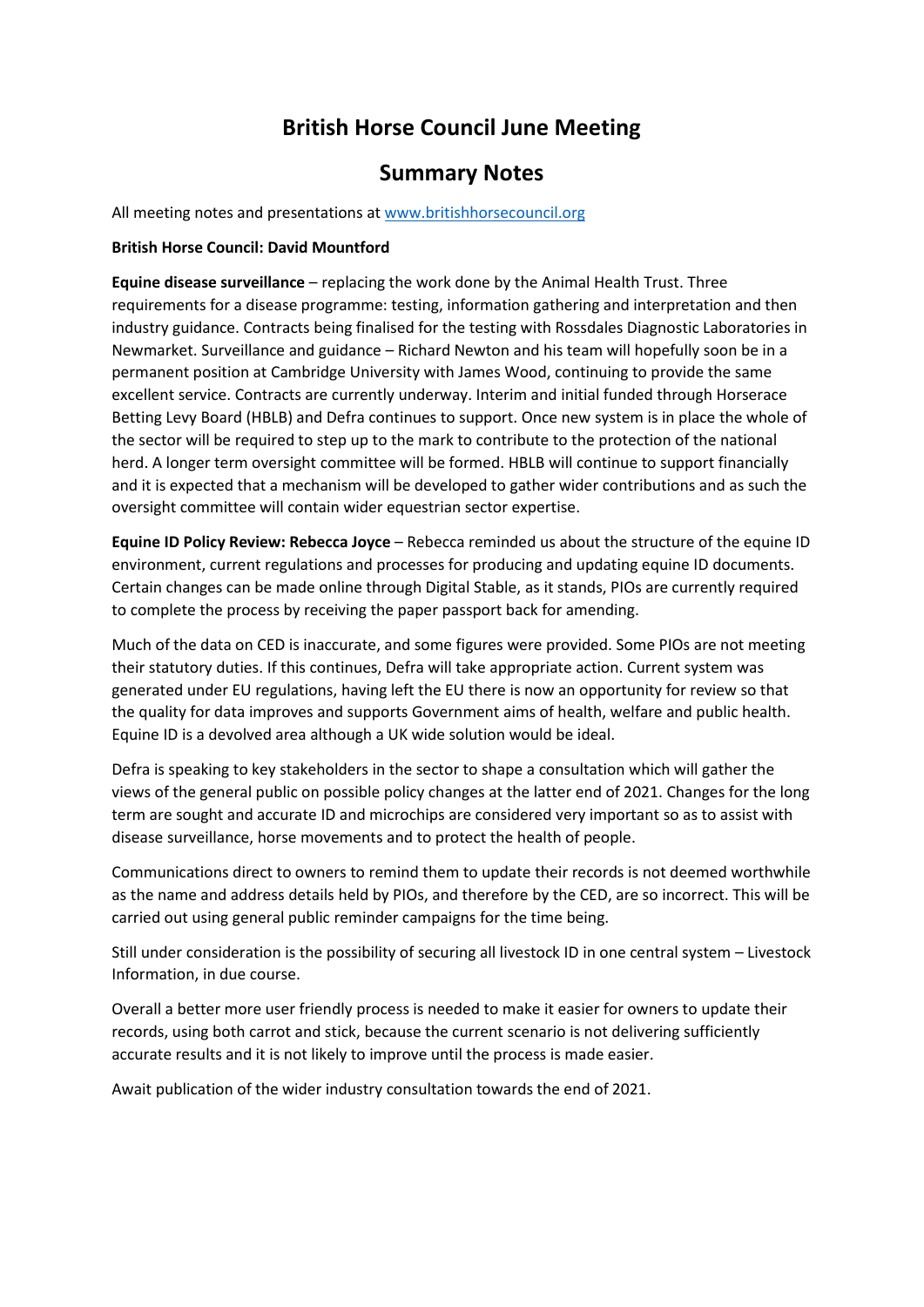#### **Engagement and Consultations: Roly Owers**

Efra Select Committee Call for Evidence – BHC supplied a written response and supplied evidence as well. Full details on EFRA Committee website. View: <https://committees.parliament.uk/work/957/moving-animals-across-borders/>

# **EFRA Select Committee call for evidence: Moving animals across borders**

- Written call for evidence ran from January-March 2021
- BHC submitted written evidence key points included: ۰
	- o Delays at ports
	- o Increased costs of moving a horse to the EU (by up to 300%)
	- o Traceability of equines and digitisation of systems and processes
	- o Need for sufficient number of BCPs in GB, with appropriate resources
	- o Consideration of a Common Veterinary Area
	- o Introduction of "High Health" equine definition
- Jan Rogers, Ross Hamilton and Roly Owers gave oral evidence on 18<sup>th</sup> May EFRACom website)
- Committee's report giving recommendations due later this year

**Welfare During Transport** – two consultations in England/Wales as well as Scotland. Responses were submitted by individual bodies with a good deal of alignment including on the ban on export for slaughter.

# **Welfare During Transport**

- BHC wrote to the Minister outlining concerns with Defra consultation:
	- o Limited scope
	- o Unintended consequences to sector, with limited welfare benefits
- BHC members submitted individual responses to Defra and Scottish consultations
- Largely alignment on following points:
	- o Support for ban on export of horses to slaughter
	- o Introduction of 12 hour maximum journey times
	- o 48 hour rest time too long proposed 9 hours
	- o Removal of distinction between unregistered and registered equines

**Action Plan for Animal Welfare** has been published which contains key aspects like the review of ID, ban of exports for slaughter and licensing of welfare premises.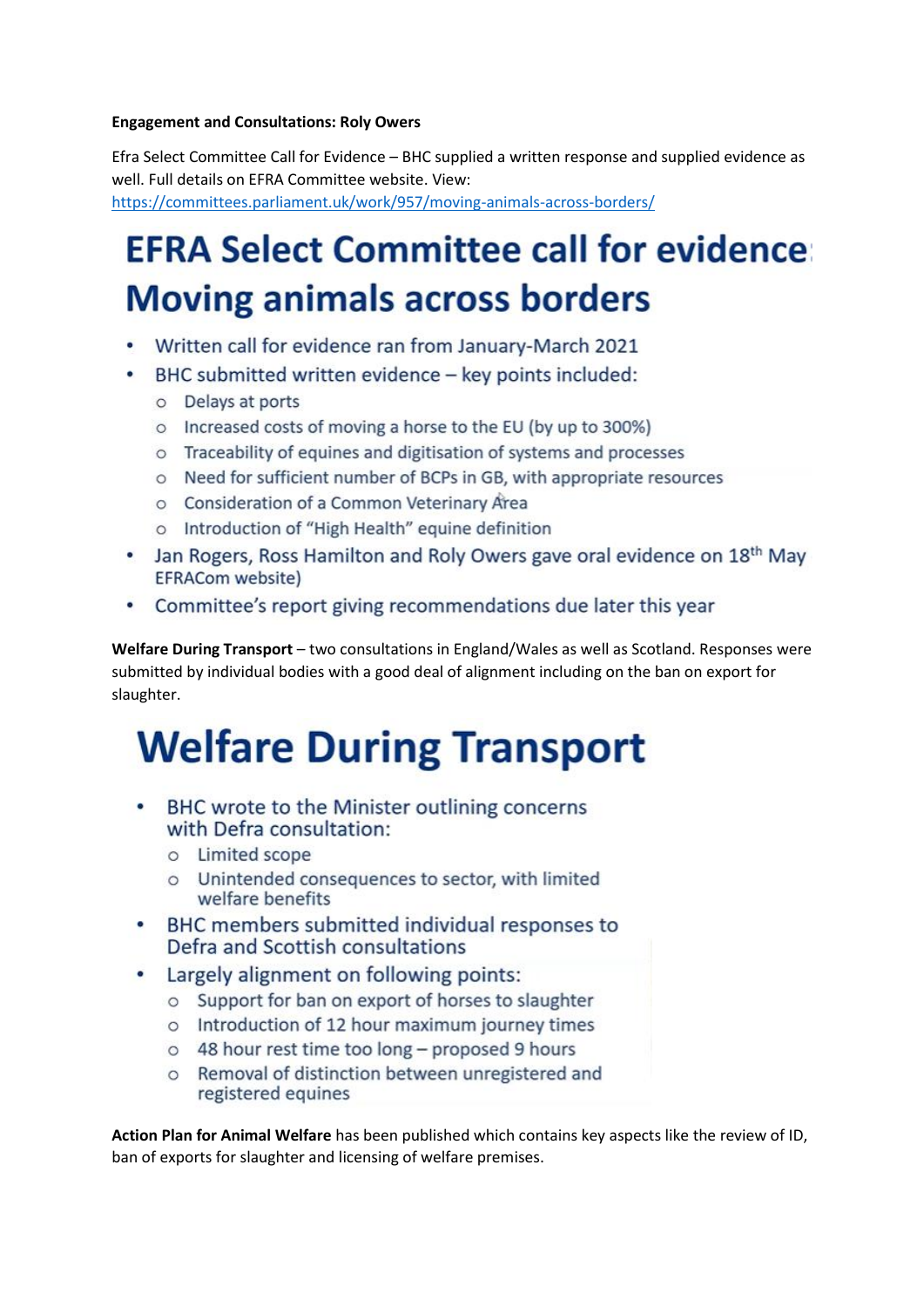## **Action Plan for Animal Welfare**



- 1. Considering changes to equine identification and traceability dialogue with sector ongoing
- 2. Ban on export of animals to slaughter legislation introduced (Kept Animals Bill)
- 3. Pursuing the licensing of animal welfare establishments awaiting next steps from Defra
- 4. Enforcement new system of penalty notices legislation introduced (Penalty Notices Bill)
- 5. Effective powers to tackle livestock worrying legislation introduced (Kept Animals Bill)
- 6. Creation of an Animal Sentience Committee legislation introduced (Sentience Bill)

#### View[: https://committees.parliament.uk/work/1274/animal-welfare-sentience-bill/](https://committees.parliament.uk/work/1274/animal-welfare-sentience-bill/)

Some elements of the Kept Animals Bill could apply to Wales and the Welsh Assembly is carefully scrutinising the detail.

#### **EU Animal Health Law – John Briggs & Matt Wells**

General principles: [https://ec.europa.eu/food/animals/animal-health/animal-health-law\\_en](https://ec.europa.eu/food/animals/animal-health/animal-health-law_en)

Impacts exports UK-EU in terms of Export Health Certificates (EHCs) for trade between third countries and the EU. Comes into effect on 21 August with the application of the new EHCs. These will be uploaded onto Form Finder next week. The remainder will be released in July and will be in use from 21 August for trade with EU & NI. Representatives from industry have assisted with the production of Notes for Guidance.

#### **Key changes are:**

Changes in formatting and content on the different pages, more importantly there are changes to the conditions to be met pre export. Certificates are no longer different for temporary/permanent moves or registered/unregistered animals.

EVA testing removed entirely. Alterations to residency periods and pre export isolation requirements, all changes are positive and easier to comply with – full details view here: <https://www.gov.uk/guidance/export-horses-and-ponies-special-rules>

All equines will need to be moved from a registered holding and such premises will need to apply for CPH numbers. This is a new requirement, but only for horses that are being moved, not for all horse keeping premises, although there is an argument for all premises to be registered to facilitate disease surveillance.

View[: https://www.gov.uk/government/publications/export-or-move-equines-apply-for-a-county](https://www.gov.uk/government/publications/export-or-move-equines-apply-for-a-county-parish-holding-cph-number)[parish-holding-cph-number](https://www.gov.uk/government/publications/export-or-move-equines-apply-for-a-county-parish-holding-cph-number)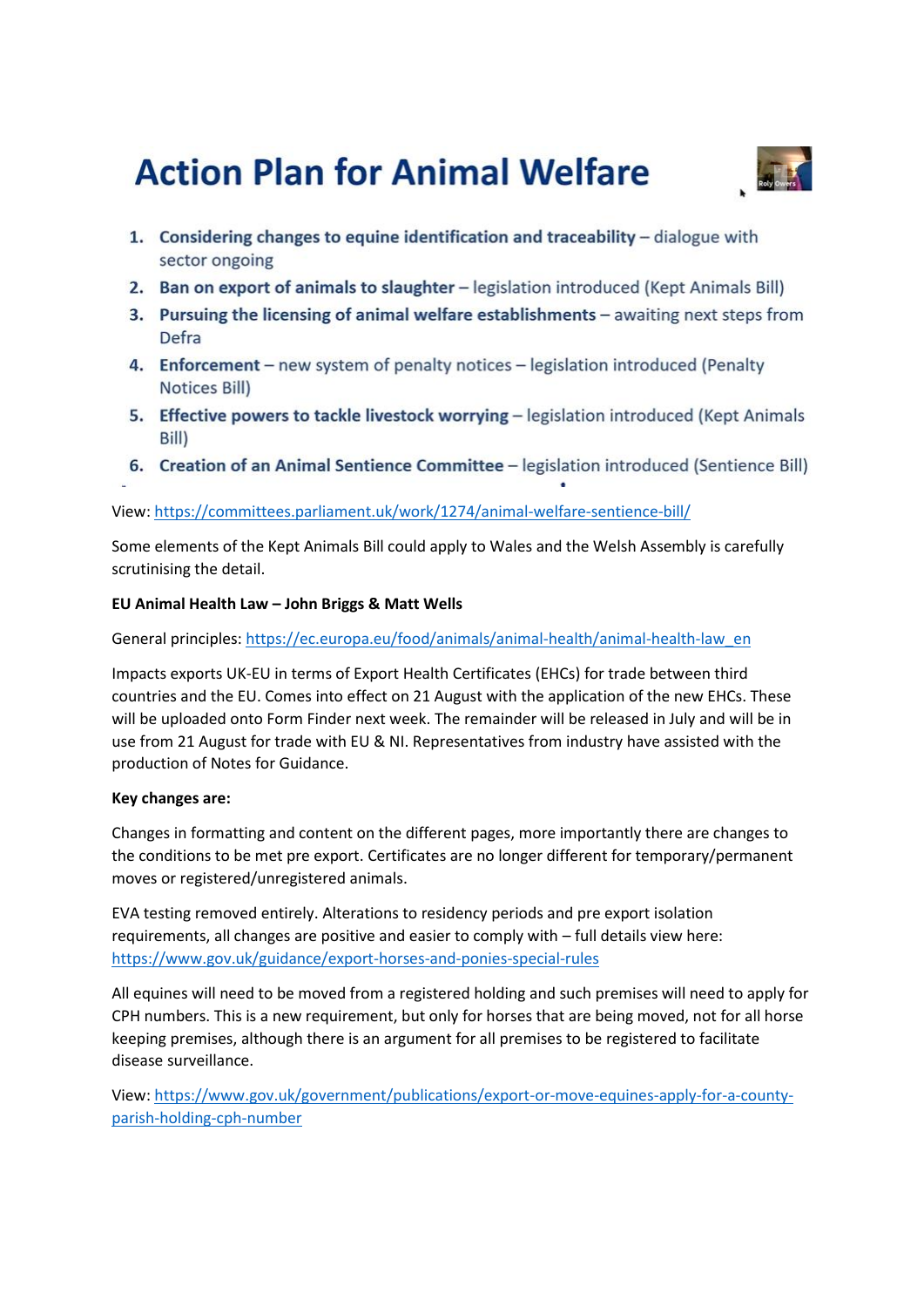#### **Zootechnical update – Rachel Davis**

Third Country Listing of EU studbooks, will allow continued equivalent trade and capacity to mutually recognise zootechnical status of horses. Many countries have not yet applied although they have been encouraged to do so. For continued updates view here:

[https://www.gov.uk/government/publications/lists-of-recognised-eu-breed-societies-and-breeding](https://www.gov.uk/government/publications/lists-of-recognised-eu-breed-societies-and-breeding-operations/recognised-eu-breeding-societies-for-equine-species)[operations/recognised-eu-breeding-societies-for-equine-species](https://www.gov.uk/government/publications/lists-of-recognised-eu-breed-societies-and-breeding-operations/recognised-eu-breeding-societies-for-equine-species)

Extended Breeding Territories. Will allow EU studbooks to register horses in the UK where there is no equivalent in the UK. View here[: https://www.gov.uk/government/publications/list-of-approved](https://www.gov.uk/government/publications/list-of-approved-eu-extended-breeding-programmes/list-of-uk-approved-eu-extended-breeding-programmes)[eu-extended-breeding-programmes/list-of-uk-approved-eu-extended-breeding-programmes](https://www.gov.uk/government/publications/list-of-approved-eu-extended-breeding-programmes/list-of-uk-approved-eu-extended-breeding-programmes)

There have been a limited number of appeals when extensions have been declined by UK Gov.

Comms will be circulated with links as updates occur.

#### **Animal (Equine) Health & Welfare Pathway – David Mountford**

The Pathway process is for all kept animals and is fairly well advanced for certain species.

Aiming towards a world leading future for the UK's horse industry.

We will come back to this group with a skeleton framework and then go out to wider consultation to ensure that we get this right for the future.

It's an opportunity for us to collaborate with Government, such that they can enable the sector to progress its own initiatives with support, either financial or legislative, following further discussion.

#### **Environment Bill – Claire Sheppard and Victoria Murrell**

TBA's environmental sustainability working group set up to collaborate with industry professionals on grassland management practices to reduce carbon footprint of thoroughbred studs.

#### View presentation[: https://www.britishhorsecouncil.org/wp-content/uploads/2021/06/BHC-June-](https://www.britishhorsecouncil.org/wp-content/uploads/2021/06/BHC-June-21-The-Environment-Bill.pdf)[21-The-Environment-Bill.pdf](https://www.britishhorsecouncil.org/wp-content/uploads/2021/06/BHC-June-21-The-Environment-Bill.pdf)

Note: rewilding is an initiative that isn't simply about releasing horses into the wild and the welfare concerns arising from such practices will be raised with APPG at the next meeting.

TBA will establish criteria for studs to enable self assessment and practical advice to enable access to subsidies

NI would like to understand carbon sequestration of permanent (and slightly wet) heathland or grassland and if any information is forthcoming, please share with this group.

#### **Equality and Diversity in the Equine Sector: Ross Hamilton**

Unified industry commitment to diversity and inclusion – details are available on the BHA website.

Five points: Leadership and accountability (in line with UK Sport good governance principles), data collection to better understand the people who take part in racing, education and awareness raising (learning and development), celebrating and supporting diversity and building on best practice, engaging new audiences to explain that racing is a sport for everyone now and into the future. This subject was also covered at the 2021 National Equine Forum.

View[: https://www.britishhorseracing.com/regulation/participant-welfare/diversity-in-racing/](https://www.britishhorseracing.com/regulation/participant-welfare/diversity-in-racing/)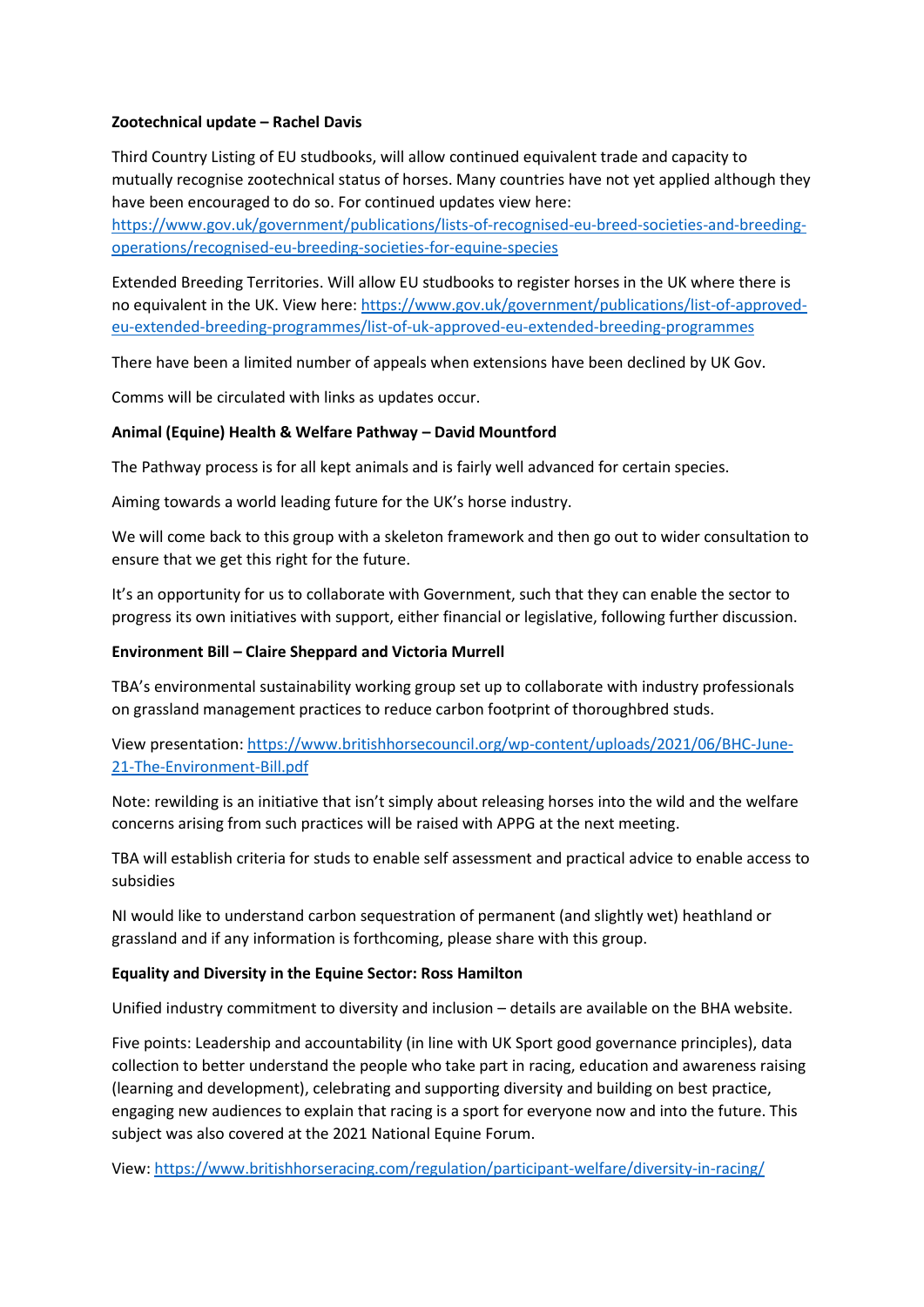#### View[: https://www.britishhorseracing.com/wp-content/uploads/2018/07/Diversity-and-Inclusion-](https://www.britishhorseracing.com/wp-content/uploads/2018/07/Diversity-and-Inclusion-Action-Plan.pdf)[Action-Plan.pdf](https://www.britishhorseracing.com/wp-content/uploads/2018/07/Diversity-and-Inclusion-Action-Plan.pdf)

Both equality and diversity and sustainability will form part of the Pathway mentioned earlier, and thoughts from the non racing sector as to what we feel should be included are welcomed. British Equestrian has this as a vital key theme of its current work.

View[: https://www.britishequestrian.org.uk/getInvolved/equality-diversity](https://www.britishequestrian.org.uk/getInvolved/equality-diversity)

#### **Equestrian Sport: The Olympic and Paralympic Games: Jim Eyre & Dickie Waygood**

Brexit, Covid-19 and EHV have had a big impact in terms of ability to get to qualifying venues.

Cancellation of Badminton, Bramham and Burghley have resulted in big challenges for Eventing and an alternative pathway has been created using Aston le Walls and Bicton.

Royal Windsor was postponed creating a big challenge, Wellington stepped in with a CDI although getting judges in with Covid-19 quarantine and isolation rules was difficult.

The Sunshine Tour would normally have 800 entries from UK, but this year was 250. Minimal competitions to select from as St Gallen also was so wet that only one round was jumped.

Horses now go into quarantine before being Tokyo bound.

Owner accreditation was reduced from 2 to 1 which is very difficult given that owners are sponsors for whom attendance is key.

Arrival isolation is now 3 days which creates logistics issues enabling the timing of grooms and teams in order to be able to take care of horses on arrival.

Selection ongoing. No longer have drop score, three person team with one travelling reserve. Reserve can be substituted but with a penalty which would remove a team from the medal race.

#### **British Horse Foundation: Jane Nixon**

View here[: https://www.britishhorsecouncil.org/wp-content/uploads/2021/06/BHC-June-2021-](https://www.britishhorsecouncil.org/wp-content/uploads/2021/06/BHC-June-2021-British-Horse-Foundation-Jane-Nixon.pdf) [British-Horse-Foundation-Jane-Nixon.pdf](https://www.britishhorsecouncil.org/wp-content/uploads/2021/06/BHC-June-2021-British-Horse-Foundation-Jane-Nixon.pdf)

#### **Scottish Government Update: Scott McDowell**

Animal Sanctuaries: Does not include breeding controls or rehoming situations, must obtain a license from local authority and this number and name of LA must be included on adverts, along with photo of animal, providing details of basic animal care.

Registration and licensing of equestrian establishments: Working with BHS and World Horse Welfare looking at options for registration and licensing

Equine ID: ScotEquine centrally records horses using data provided by Scottish PIOs and data feed from CED of horses resident in Scotland. ScotEquine issues QR code cards which can be used within Scotland, instead of carrying the paper document. Around 2k have been issued. Some issues concerning the interrelationship between databases, especially regarding overstamping.

Scottish Government has concerns regarding manpower with reference to implementation of EU Animal Health Law (AHL) although there is a will to align, some deviation will be required, although position is still being formed.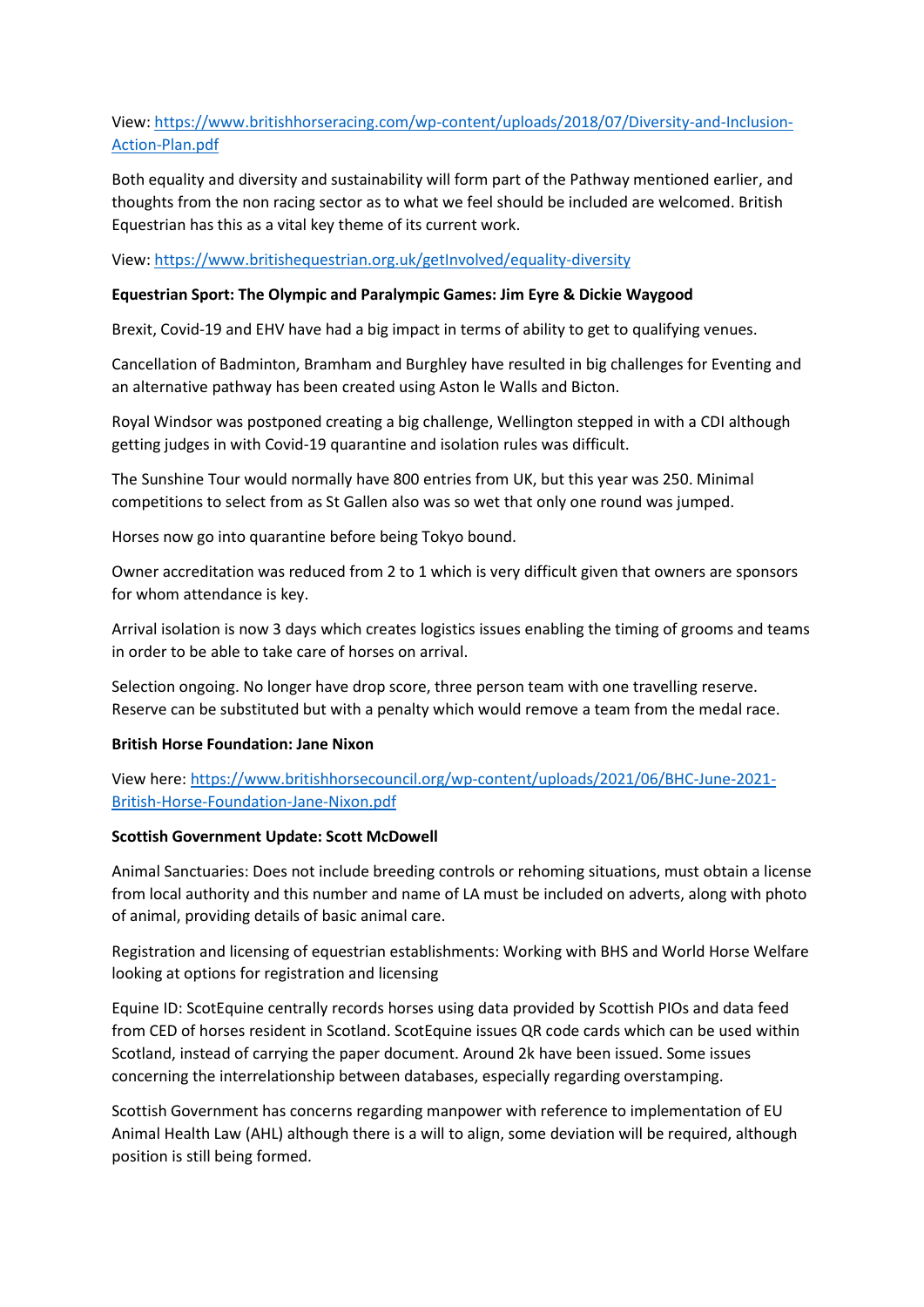#### **Wales: Christianne Gossop**

Senedd selections in Wales with labour Administration. Minister Lesley Griffiths deals with Animal Health & Welfare although her wider portfolio has now changed. Wales would like to develop a national model including registration of establishments, including sanctuaries. Also looking to raise professional status and improve qualifications for animal welfare, the extent of which is as yet to be understood. A five year plan for animal welfare in Wales will seek to make best use of the work already underway, deliver on Gov commitments and work as closely with Scotland, NI and Defra – joining up where relevant is seen as key. The Animal Health & Welfare Delivery Plan for Wales will also be implemented despite operational and legal resource availability.

Equine biosecurity is of great importance to Wales, improving protocols around biosecurity around the Royal Welsh Show is on the radar. A good deal of work in Wales has been carried out on antimicrobial resistance (AMR), a project has been funded by the final years of the Rural Development Plan (Arwain Vet Cymru) led by Gwen Rees at University of Aberystwyth in the School of Veterinary Science, to look at purchase and use of medicines and record keeping. Also introduced concept of AMR champion in each vet practice. Currently reviewing project proposal to apply qualitative and quantitative research to the pattern of AMR useage in Welsh equine owners and how to better inform these behaviours.

#### **Northern Ireland – Robert Huey and Shane Collins**

Current Minister will remain.

Equine Strategy was paused due to Covid-19 and pressure across government. This was relaunched yesterday with a cross government stakeholder group. A report was commissioned from Deloitte which highlighted areas for growth to enable an economic strategy for the sector. Deloitte identified a need for a cross government collaboration, DAERA is leading.

Identified:

- Need for effective stakeholder forum to meet 3 or 4 times per year to improve communications
- Need for accurate industry wide and equine/premises data
- Vision for NI & Ulster bridleway local authority and private land
- Need to review rating structure to better enable riding schools to flourish
- Need for knowledge currently have a knowledge poor sector, owners tend to copy others, rather than highlighting best practice. Many equestrians relocate across the globe because opportunities don't exist in NI, would like to readdress this balance to create new careers opportunities
- Need for regulation for farriers
- Equine Assisted Therapy and Learning opportunity to take this forward with courses, training and qualifications set up. NI are not planning to regulate, but create a supply of people who are qualified and creating a pathway for clients and patients. There will be a private sector oversight body with government facilitation

#### **ID and premises**

NI Protocol requires EHCs for live animal entry and is working with Defra on the introduction of the new AHL certificates. Boarding pass to be introduced on satisfactory documentary checks on GB side. Comms are improving. Monitoring volumes of portal traffic.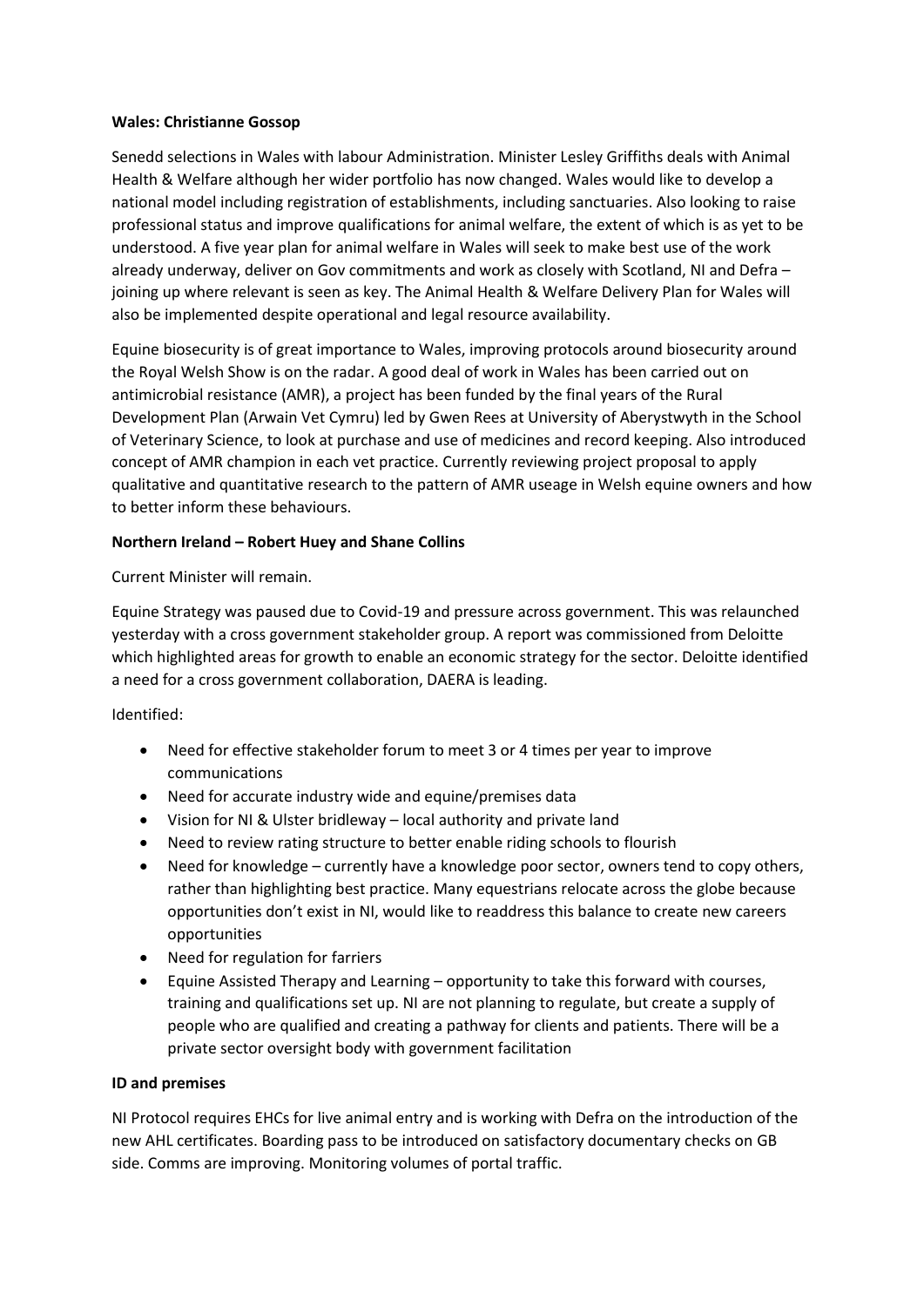NI will fully implement AHL (as it is within Art II of NI Protocol), within which is a dedicated work stream on equine ID within the DAERA implementation project on AHL implementation. There will be a consult on premises registration and equine ID, with legislative amendments in 2022.

#### **England – Simon Waterfield**

Updates and relevant items covered earlier within Rebecca's section

#### **Veterinary Update – David Mountford**

Shortage of Regumate – supply to be reinstated 7 July. Vets can offer alternative

EHV – commend Richard Newton's team and BEF for effective and timely comms and risk management following the outbreak on the continent early in the year

Case of CEM in UK at the moment. Reinforces need for testing, especially for breeding animals. Post Brexit there's an opportunity for pre export testing for these diseases

Collaborating with RCVS Knowledge on AMR

David Rendle spoke at NEF highlighting that anthelmintic resistance is not to be underestimated

Much effort underway to assist with EHC challenges for export

UK vets no longer permitted to go to EU to carry out pre purchase examinations for clients

#### **Trade Update – Claire Williams**

#### View[: https://www.britishhorsecouncil.org/wp-content/uploads/2021/06/BHC-June-21-Trade-](https://www.britishhorsecouncil.org/wp-content/uploads/2021/06/BHC-June-21-Trade-Claire-Williams.pdf)[Claire-Williams.pdf](https://www.britishhorsecouncil.org/wp-content/uploads/2021/06/BHC-June-21-Trade-Claire-Williams.pdf)

#### **Racing and TB Breeding – Ross Hamilton & Claire Sheppard**

Racing: Highlighted the support and funding racing has received £21.5k sport survival package. £7.5m supporting international competitiveness, including support for black type and maiden races and integrity costs at those fixtures. £5-6m retained for future reserves Covid-19 depending, hope to see sustainable numbers back at racecourses, working with other sports on scientific justifications for open stadia and Covid certification to enable sport to reopen in a controlled manner. A 5 day pilot at Royal Ascot was held with managed numbers at the meeting and post event testing, initial report positive regarding opening of mass events. Launching a consult on the use of the whip in racing, overseen by political and media expertise. Actively encouraging any people with a view to participate over the summer. View:

[https://www.britishhorseracing.com/press\\_releases/consultation-opens-regarding-british-racings](https://www.britishhorseracing.com/press_releases/consultation-opens-regarding-british-racings-whip-rules-and-penalties/)[whip-rules-and-penalties/](https://www.britishhorseracing.com/press_releases/consultation-opens-regarding-british-racings-whip-rules-and-penalties/)

TB breeding: View[: https://www.britishhorsecouncil.org/wp-content/uploads/2021/06/BHC-June-](https://www.britishhorsecouncil.org/wp-content/uploads/2021/06/BHC-June-21-Racing-TB-Breeding.pdf)[21-Racing-TB-Breeding.pdf](https://www.britishhorsecouncil.org/wp-content/uploads/2021/06/BHC-June-21-Racing-TB-Breeding.pdf)

Significant challenges to movements across borders, down two thirds in terms of movements to mainland EU. Main barrier is VAT security needing to be lodged pre movement and the value of TBs makes this largely prohibitive. Digital passports for 2021 foal crop and equine premises numbers across stud farms in the UK, also to facilitate traceability.

TBA e-learning portal has been launched, some courses may have wider sector appeal. View: <https://tb-ed.co.uk/>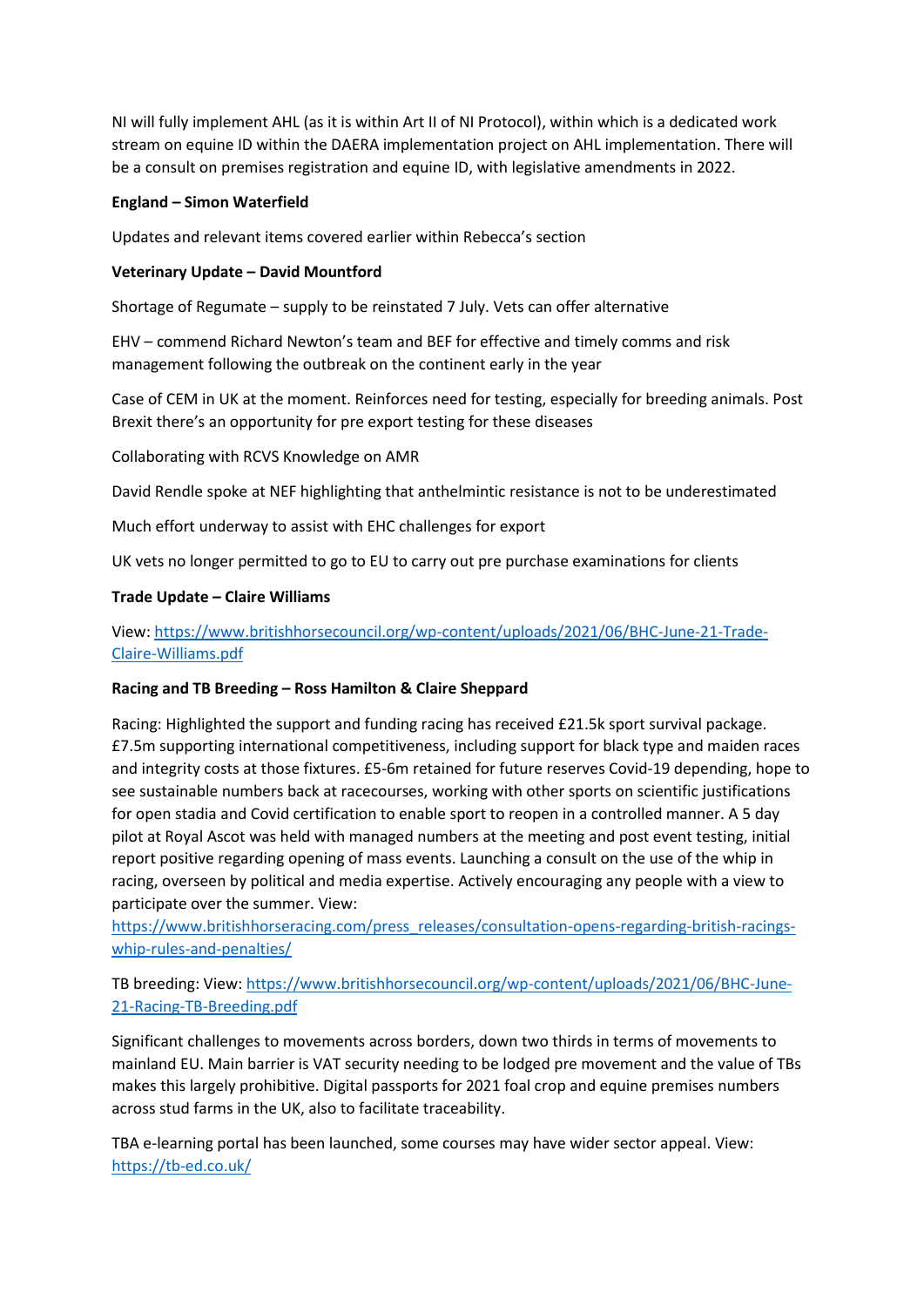#### **Research – Jeanette Allen & Jan Rogers**

#### View[: https://www.britishhorsecouncil.org/wp-content/uploads/2021/06/BHC-June-21-](https://www.britishhorsecouncil.org/wp-content/uploads/2021/06/BHC-June-21-Research.pdf) [Research.pdf](https://www.britishhorsecouncil.org/wp-content/uploads/2021/06/BHC-June-21-Research.pdf)

**Horserace Betting Levy Board - Annie Dodd** reports delays due to availability of samples and lab access. HBLB just closed 2021 applications, with 21 submitted. Broad range of subjects. Today grants closed for educational applications 12-14 likely to be submitted for PhD and clinical scholarships.

There is likely to be a gap in the supply of anthelmintic research, given that a number of experts in this area have retired or moved on, and David's report indicates that this could mean a compromise.

#### **Leisure and Recreational – James Hick**

Riding schools have bounced back after Covid-19 lockdowns. Oversubscribed for lessons and participatory activities. But they are short of suitable ponies (about 200 short) so considerable activities underway under Second Chance programme placing rescued horses and ponies from charities into riding school second careers.

Many competitions running again safely, and BRCs fully operational again under Covid safety guidance.

Difficulties experienced by riding schools with indoor schools/covered arenas not being permitted to be used, when in reality they are outdoor or agricultural facilities. BHS working with Cabinet Office to head off the effects of any potential future lockdown over the winter, to enable therapy and riding activities to be able to continue safely in these arenas.

Equine Grass Sickness – call out to equestrian community where suspected cases occur to send samples to Moredun, a pack is available from BHS so as to enable the development of a biobank View[: https://www.grasssickness.org.uk/](https://www.grasssickness.org.uk/)

#### **Equine Welfare – Roly Owers**

View[: https://www.britishhorsecouncil.org/wp-content/uploads/2020/12/Welfare-report-Roly-](https://www.britishhorsecouncil.org/wp-content/uploads/2020/12/Welfare-report-Roly-Owers-Dec-2020.pdf)[Owers-Dec-2020.pdf](https://www.britishhorsecouncil.org/wp-content/uploads/2020/12/Welfare-report-Roly-Owers-Dec-2020.pdf)

#### **Equestrian Sport – Jim Eyre**

Reopening of sport progressing, hope to extend extent of elite sport to allow other FEI approved sports to be included. Recovery is steady

#### **National Equine Forum – Georgina Crossman**

View[: https://www.britishhorsecouncil.org/wp-content/uploads/2021/06/BHC-June-21-NEF22-](https://www.britishhorsecouncil.org/wp-content/uploads/2021/06/BHC-June-21-NEF22-Presentation-for-BHC-2021-06-25.pdf) [Presentation-for-BHC-2021-06-25.pdf](https://www.britishhorsecouncil.org/wp-content/uploads/2021/06/BHC-June-21-NEF22-Presentation-for-BHC-2021-06-25.pdf)

View[: www.nationalequineforum.com](http://www.nationalequineforum.com/)

Next NEF: Thursday 3 March 2022 – plans still under consideration for a face to face live event for its 30th anniversary

#### **AoB**

Philip Napier – Voluntary Regulatory Framework for Saddlery Fitting